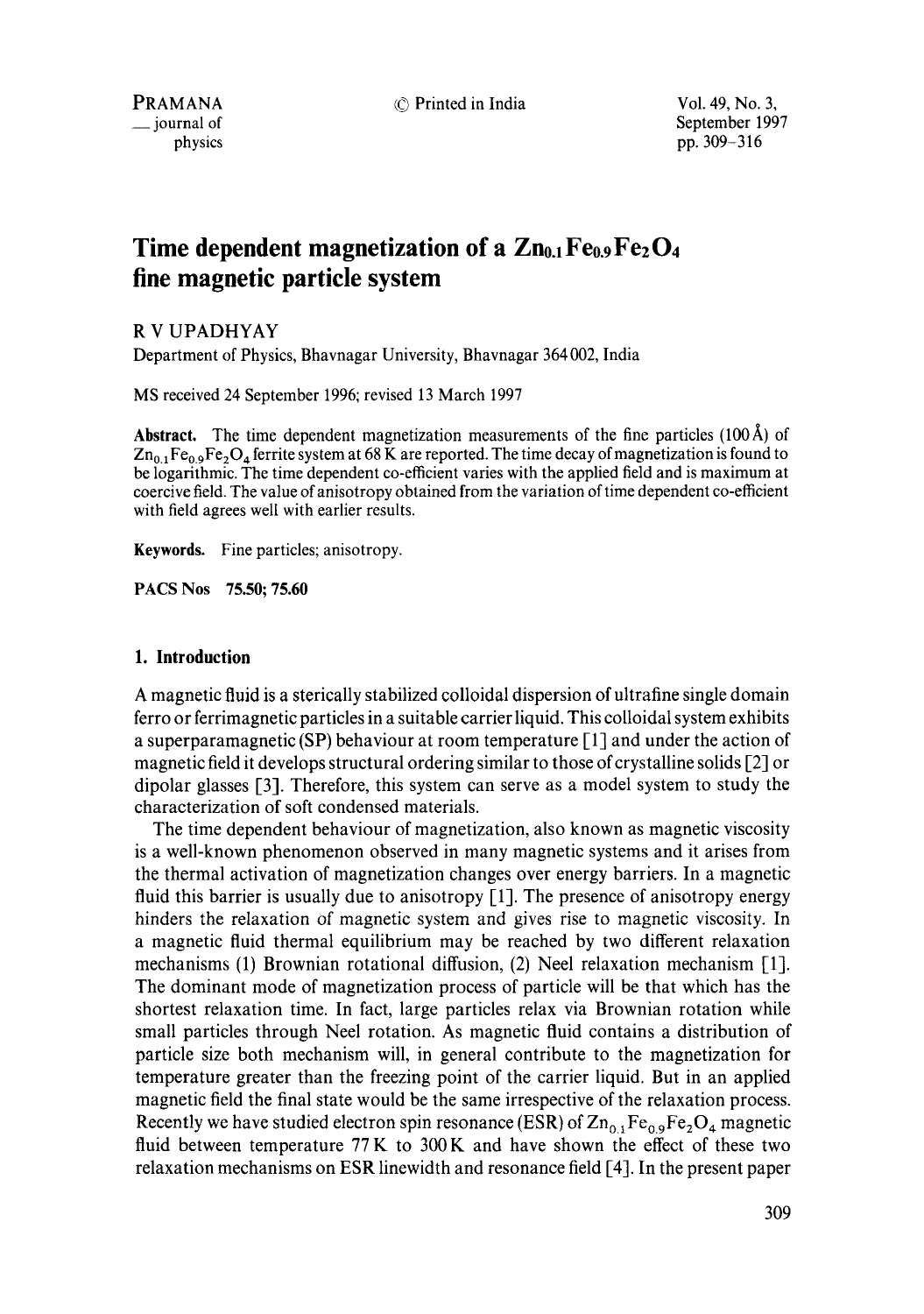the results of time dependent magnetic property of this sample at 68 K are presented. The results show that the magnetization is time dependent and found to be logarithmic. The anisotropy value obtained from time dependent co-efficient agrees well with that obtained from ESR results.

# 2. Theory

In the present system the data were obtained at 68 K, which is well below the freezing point of the carrier liquid (in the present case it is kerosene, which has the temperature of freezing at around 200 K). Therefore in the system, Neel relaxation mechanism will only contribute and this is governed by a relation [5]

$$
\tau^{-1} = f_0 \exp(-\Delta E/kT),\tag{1}
$$

where,  $\Delta E$  is the height of the energy barrier, k and Tare the Boltzmann constant and temperature, respectively. The pre-exponential factor  $f_0$  has typical values between 10<sup>8</sup> to  $10^{13}$  s<sup>-1</sup>. For a system of uniaxial particles having their easy axes aligned along the field direction, the height of the energy barrier is

$$
\Delta E = K V (1 - h)^2. \tag{2}
$$

K is the anisotropy constant and V is the volume of the particle,  $h = H/H_K$  and  $H_K$  is the anisotropy field. Therefore eq. (1) can be written as

$$
\tau^{-1} = f_0 \exp\left[ - (KV/kT)(1-h)^2 \right]. \tag{3}
$$

According to Bean [6], a critical volume,  $V_{\rm{sp}}$ , below which the particles are superparamagnetic depends on the experimental measurement time, t. Therefore by setting  $t = \tau$ , a critical volume in zero magnetic field can be written as

$$
V_{so}(0, t) = k \, T/K \, [\ln(t f_0)]. \tag{4}
$$

However, in a negative field, H (i.e. initially sample is saturated for  $H > 0$  and then reduced to  $H < 0$ ), the relaxation time and critical volume are dependent on the magnitude of this field by [6]

$$
V_{\rm sn}(h, t) = [k \, T \cdot \ln(t \, f_0)] / [K(1 - h)^2]. \tag{5}
$$

In a magnetic fluid there exists distribution of particle sizes, resulting in three different contributions to the magnetization in the system which can be written as [7]

$$
\bar{M}(h,t) = -\int_0^y L(y,h)f(y) \, dy + \int_y^\infty f(y) \, dy - \int_y^y f(y) \, dy,\tag{6}
$$

where y is the reduced diameter  $D/D_m$ . D and  $D_m$  are the diameter of the particle and median diameter of the system, respectively,  $\hat{f}(y)$  is the particle size distribution function and  $L(y, h)$  is the Langevin function. M is the reduced magnetization,  $M/M_s$ , and  $M<sub>s</sub>$  is the saturation magnetization of the fluid. The first integral in (6) represents the contribution to the magnetization from the superparamagnetic fraction of the system. The second term represents the contribution from those blocked particles which remain at positive saturation and the last term represents the contribution from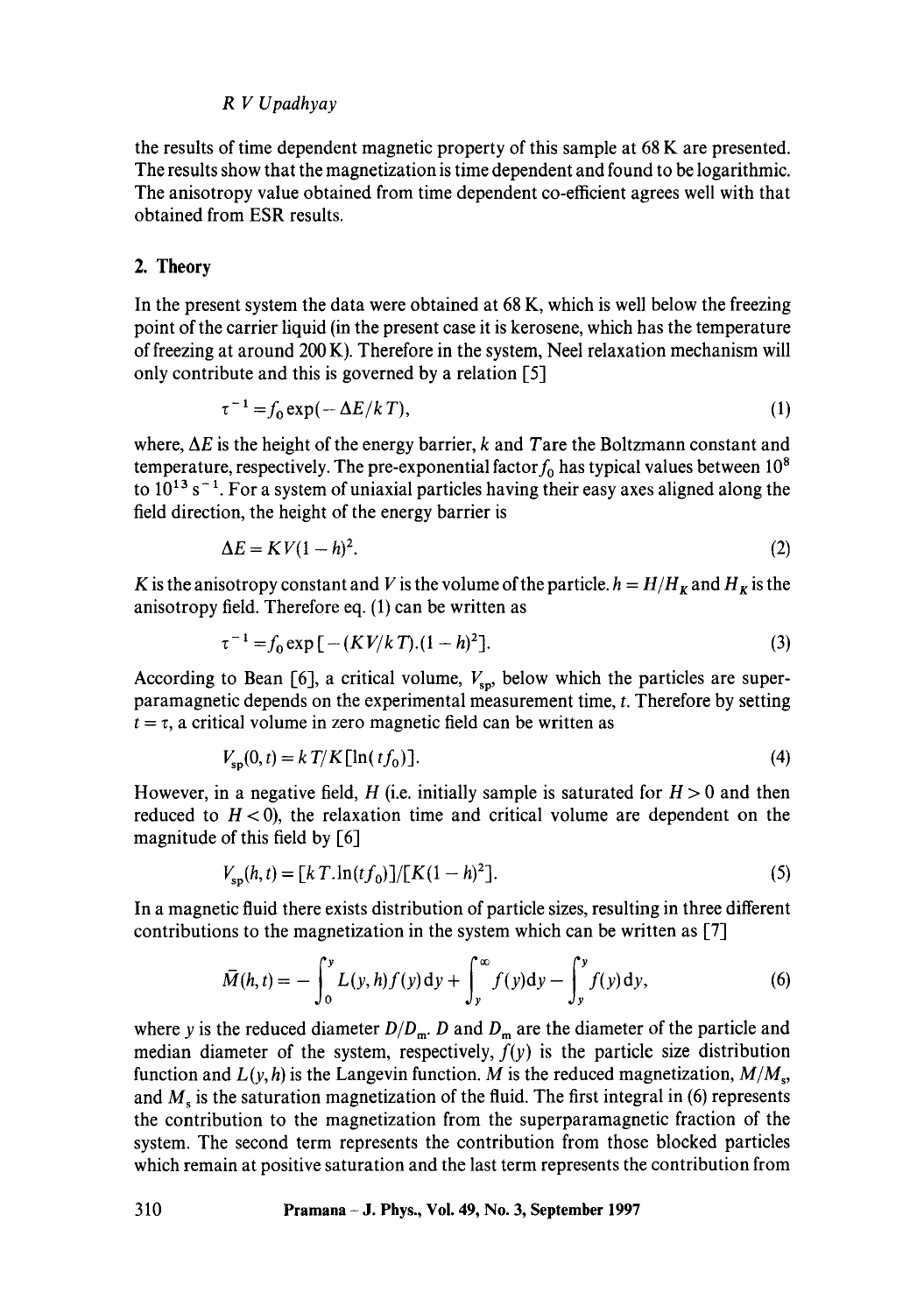## *Maonetization of fine particle system*

those initially blocked particles which have made the transition into the field direction. Now if  $t_0$  is an arbitrary time at which the measurement has started, the change in magnetization over the period of time  $t_0$  to t is

$$
\Delta \overline{M}(h,t) = -2 \int_{y}^{y} f(y) dy = \overline{M}(h,t) - \overline{M}(h,t_0). \tag{7}
$$

During the time of experiment y does not vary appreciably, so one can expand the integral in (7) in power series and truncate after the first term. Thus

$$
\Delta \bar{M}(h,t) = -2 \left[ \frac{kT}{KV_m} (1-h)^{-2} . f(y(h,t_0)) . \ln(t/t_0) \right].
$$
 (8)

In a magnetic fluid, normally the size distribution obeys log-normal distribution function given by [1]

$$
f(y) = (1/\sqrt{2}\pi y \sigma) \exp [-(\ln y)^2/2\sigma^2].
$$
 (9)

Substituting (9) in (8) and considering  $t_0 = 100$  s, (8) becomes

$$
\Delta \bar{M}(h,t) = -[2/(75\sqrt{2\pi\sigma})] \cdot \ln(t/100). \exp[-(\ln y(h,t_0=100))^2/2\sigma^2].
$$
\n(10)

Hence, the magnetization varies linearly with  $\ln t$ . The co-efficient S (known as magnetic viscosity coefficient) is

$$
S = [2/(75\sqrt{2}\pi.\sigma)] \exp[-(\ln y(h, t_0 = 100))^2/2\sigma^2].
$$
 (11)

The above equation can also be written in terms of coercive force,  $H_c$  for a system with randomly oriented easy axes as  $[7]$ 

$$
S = S_{\text{max}} \exp\left[-\left(\ln\left[(H_K - H_c)/(H_K - H)\right]\right]^2 \cdot 2/9\sigma^2\right].\tag{12}
$$

Equation (12) predicts that  $S = S_{\text{max}}$  for  $H = H_c$ .

#### **3. Sample preparation and measurements**

#### *3.1 Formation conditions and preparation details*

Ultrafine particles of 10% Zn substituted magnetite were prepared by chemical co-precipitation technique. Detailed experimental procedure is discussed elsewhere [4]. Particles were coated with oleic acid and dispersed in ISOPAR-M carrier. The fluid was centrifuged at 3000 rpm for 30 min. The substitution of ions was confirmed by atomic mass absorption (Fe/Zn = 28.9).

## 3.2 *Structural characterization*

X-ray powder diffraction pattern was recorded on Philips diffractometer, PW 1130/90 using CuK& radiation with a graphite monochromator mounted in the diffracted beam. The particle size and its distribution were measured using GEC-AEI Cornith 275 electron microscope having a linear resolution of  $10\text{\AA}$ .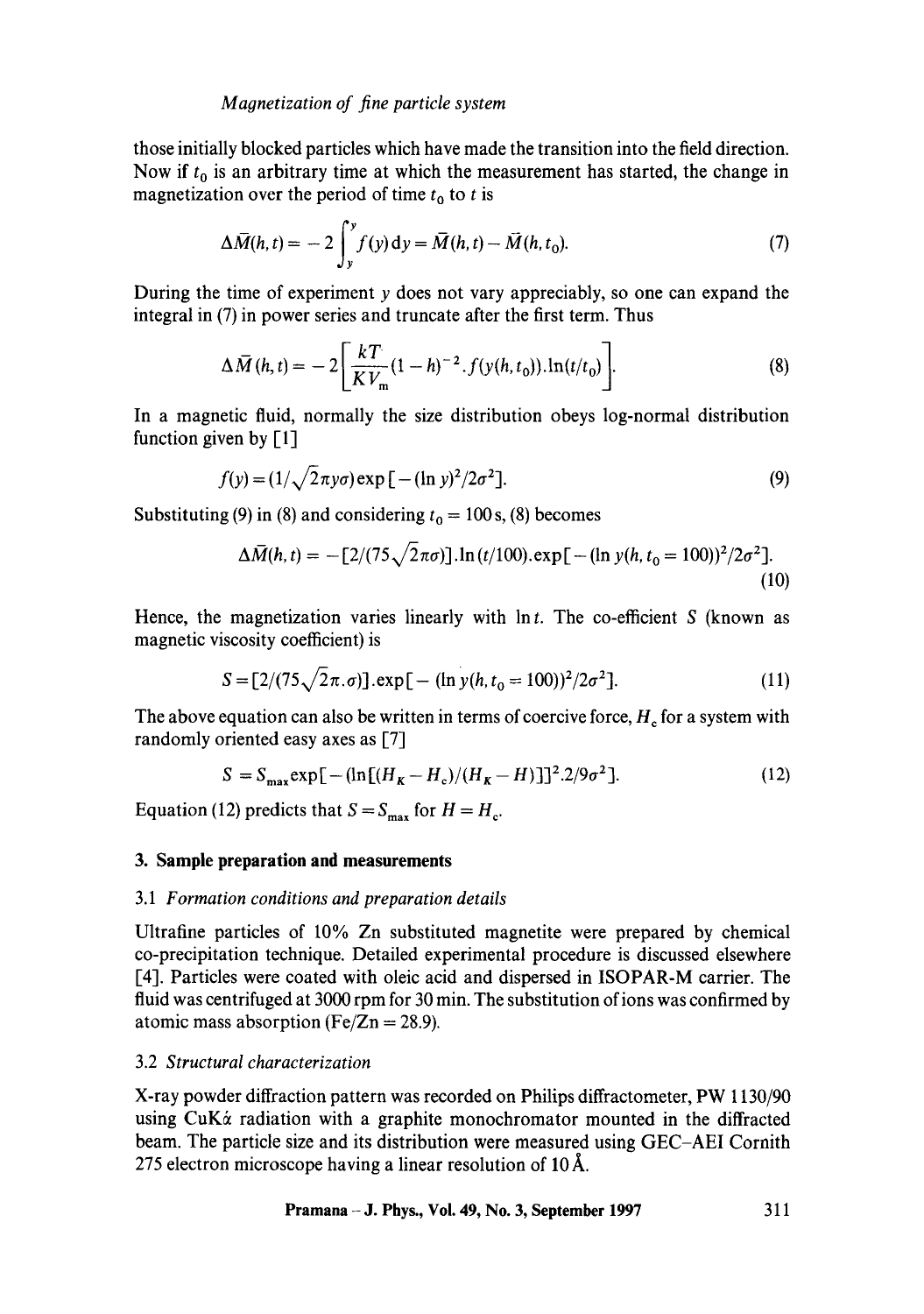## 3.3 *Magnetization measurements*

Room temperature and low temperature magnetization measurements were carried out using vibrating sample magnetometer (VSM) PAR155 fitted with Oxford Instruments CF1200 flowing gas cryostat. The measurements of time dependence were taken by saturating the sample in 10kOe and then reducing the field to the required value. The time taken for the field to stabilize after setting the current in the magnet was measured and found to be  $\sim$  10s. As soon as the required field was set, the clock was started and magnetization was measured at regular intervals of time for each field.

## **4. Results and discussion**

## 4.1 *Structural properties*

Figure 1 shows the X-ray diffraction pattern for the powder. Structure was found to be single phase fcc spinel with a lattice constant of 8.392  $\pm$  0.001 Å. Measurements of the line width were made to give estimates of the particle size using the Debye-Scherrer expression. The value thus obtained was  $92\text{\AA}$ . In order to find out the cation distribution, Ritvield analysis was done. The cation distribution thus obtained is

$$
(\mathrm{Fe}_{1.0}^{3+})^{\mathrm{A}}[\mathrm{Fe}_{0.9}^{2+}\mathrm{Zn}_{0.1}^{2+}\mathrm{Fe}_{1.0}^{3+}]^{B}\mathrm{O}_{4}^{2-}.
$$
 (13)



Figure 1. X-ray diffraction pattern of Fe-Zn sample.

312 Pramana - J. Phys., Vol. 49, No. 3, September 1997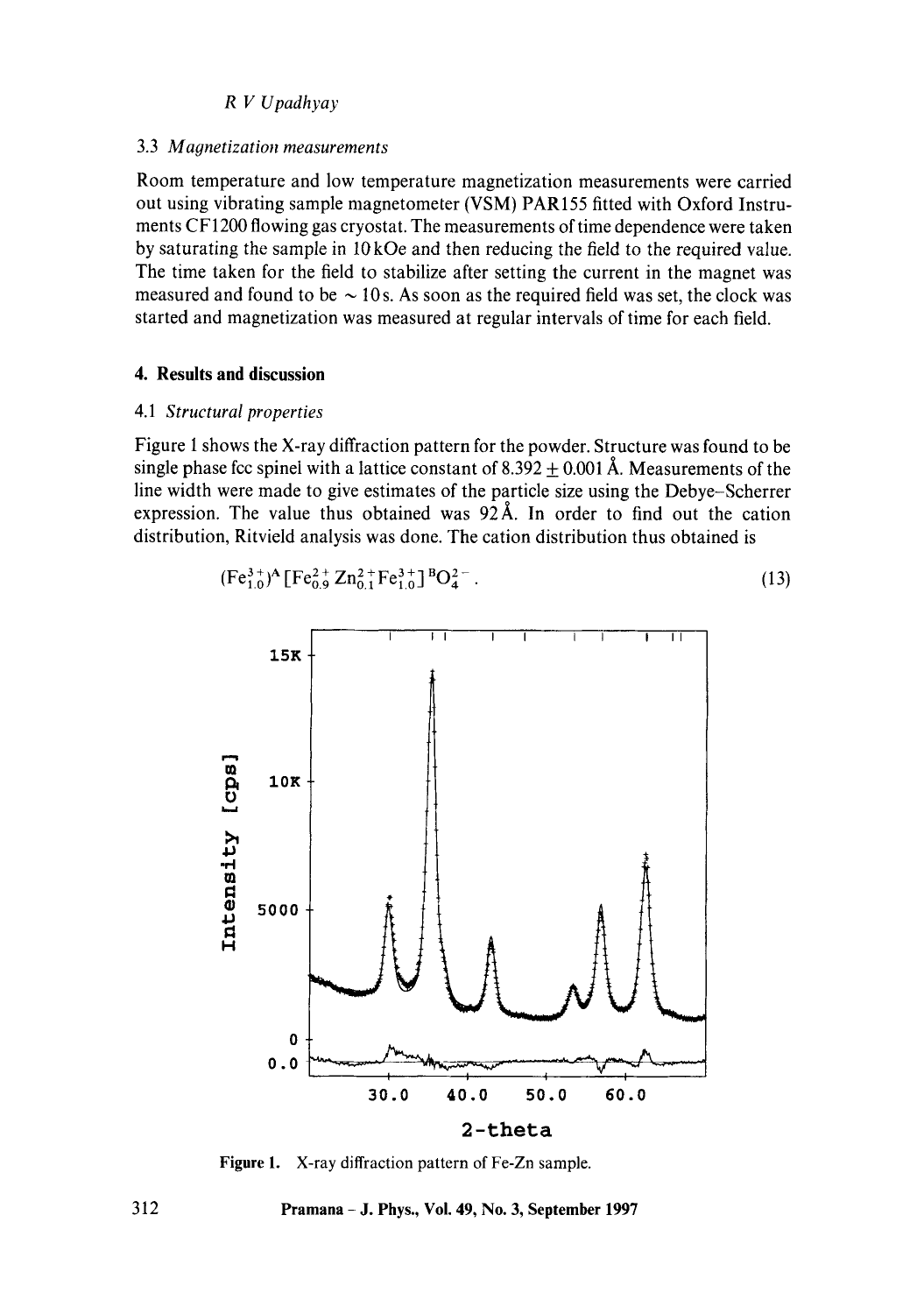# *Magnetization of fine particle system*



**Figure** 2. Electron microscope photograph for Fe-Zn sample.



Figure 3. Room temperature reduced magnetization curve for the Fe-Zn sample. Inset: Low magnetic field data.

This result is in contradiction with the earlier results obtained for the bulk sample, where Zn occupies only tetrahedral A-site. But it has been reported that in the case of the sample synthesized by co-precipitation technique, Zn can occupy both the tetrahedral A-site and octahedral B-site of the spinel structure [8].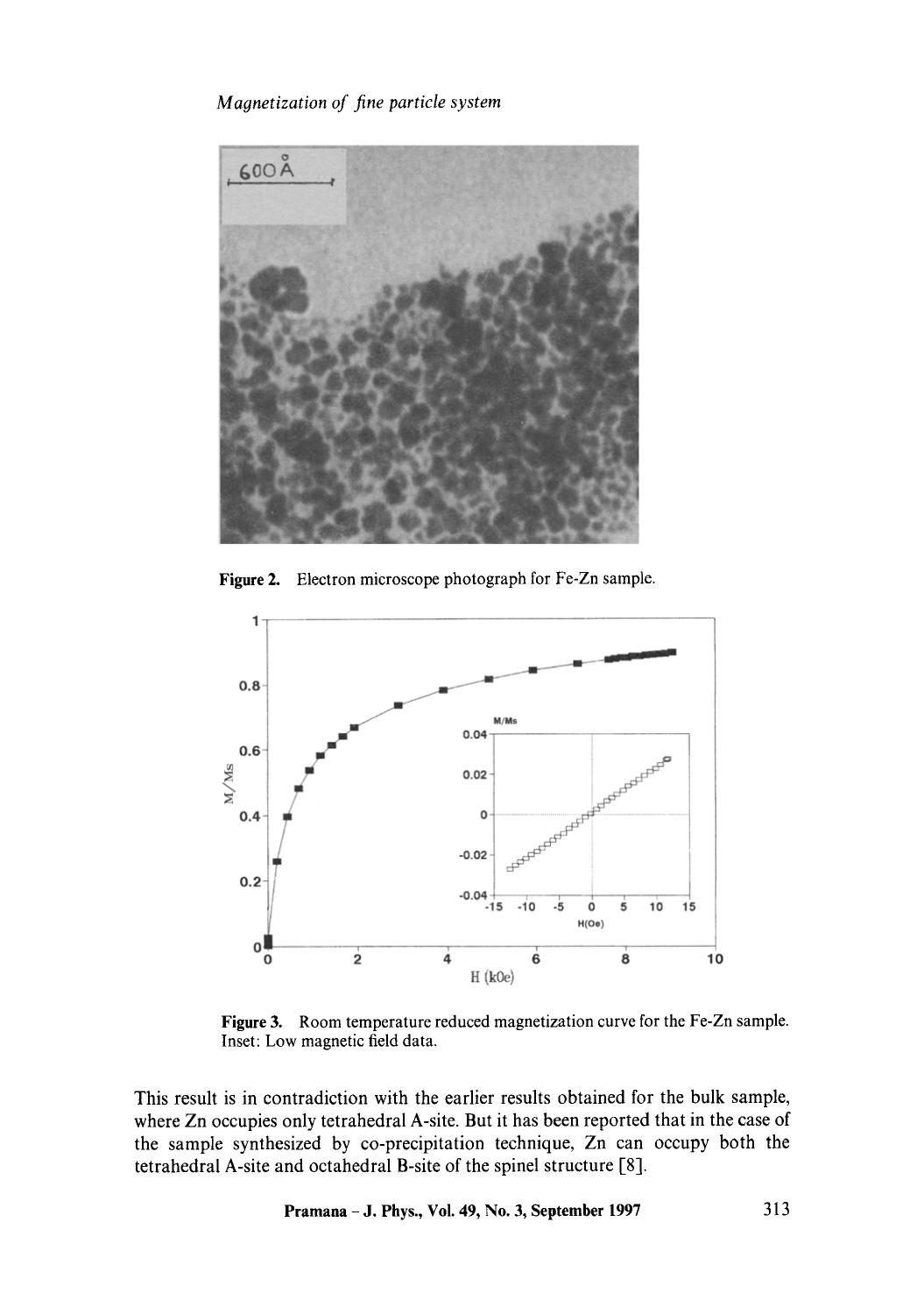Figure 2 shows the electron microscope for the system. The particle diameter distribution obeys log-normal size distribution with a median diameter  $D_m = 90 \text{ Å}$  and the standard deviation of reduced diameter  $\sigma = 0.36$  [9]. This value of particle size is in good agreement with the X-ray data.

## 4.2 *Magnetic properties*

The magnetization measurement shows that the system is superparamagnetic at room temperature (figure 3). Using the method of Chantrell *et al* [10], the median diameter and the standard deviation of the log-normal volume distribution were obtained from the room temperature magnetization data assuming particles to be spherical. The value thus obtained were  $D_m = 87 \text{ Å}$  and  $\sigma = 0.38$ . This observed size represents the magnetic core size rather than the physical size. The saturation magnetization of the particles at room temperature was 62 emu/gm and increased to 64 emu/gram at 68 K. Figure 4 shows the 68 K magnetization curve. The sample exhibits ferromagnetic behaviour at 68 K i.e. having both coercivity and remanence.

Figures 5a-5c show the magnetization of the system as a function of time, t, for different values of the field,  $H$ . The solid line through the data point is the fit to eq. (10). The co-efficient, S, obtained from the fit are plotted in figure 6. The solid line shown is a curve calculated from eq. (12) using the value of  $H_c = 135 \text{ Oe}$ ,  $H_K = 550 \text{ Oe}$  and  $\sigma = 0.22$ . Figure 6 shows the good fit between theory and experiment. A maximum is observed at  $H = 135$  Oe which agrees well with the observed coercivity at 68 K (130 Oe).

It is known that the anisotropy field  $(H_K)$  for uniaxial particles is  $2K/I_{sb}$ , where  $I_{sb}$  is the bulk saturation magnetization and  $K$  is the anisotropy constant. Therefore in order to derive the value of  $K$  one needs the bulk saturation magnetization value for the system at that temperature. One way to obtain is to calculate the  $I_{sh}$  from the cation distribution assuming that this value does not change significantly  $(< 5\%)$  with temperature for the given temperature range, i.e.  $0K$  to  $68K$ . This is reasonable because the Curie temperature  $(T_c)$  of this sample is much higher than room temperature.



**Figure** 4. Magnetization versus applied field at 68 K.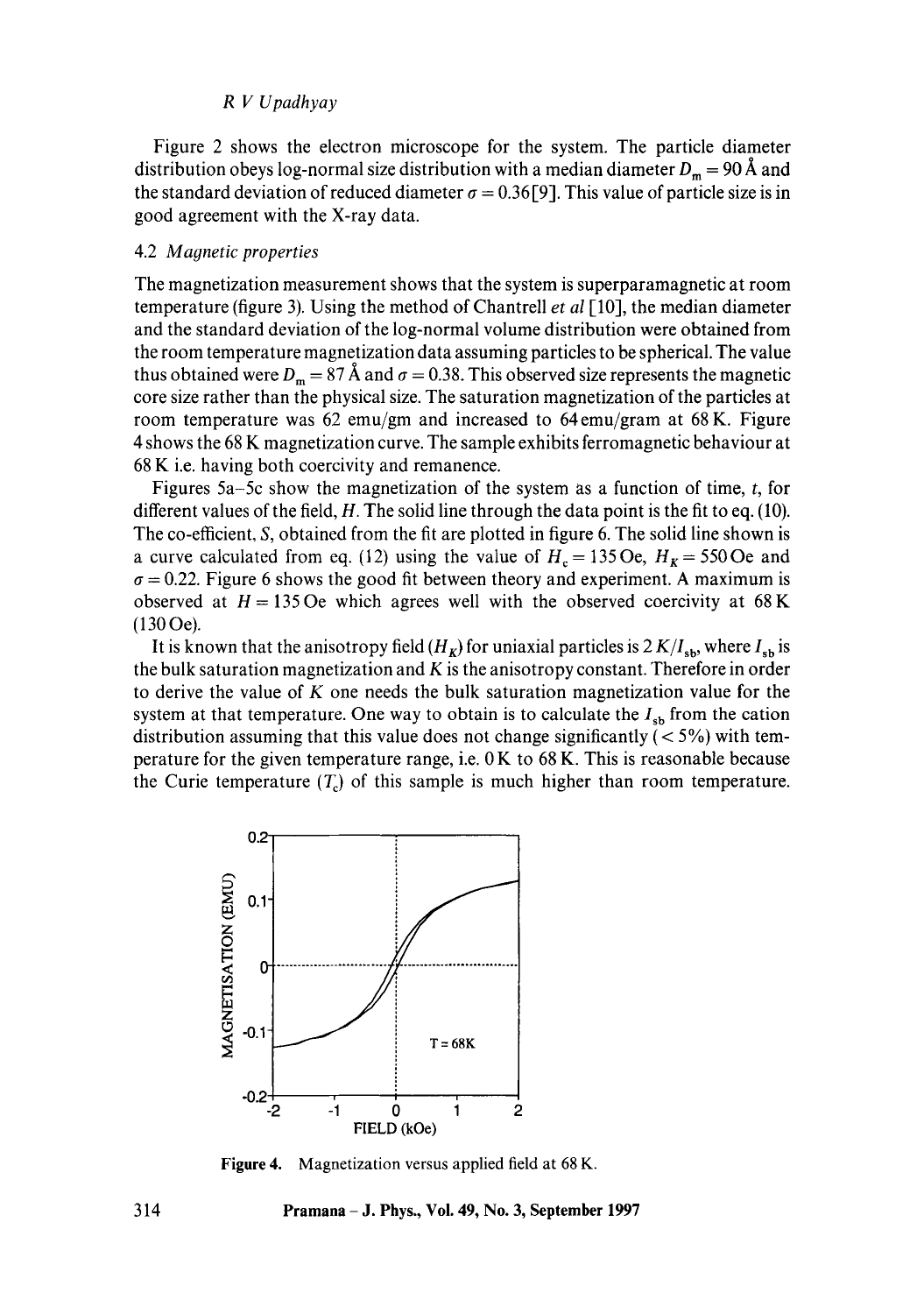

Figure 5a-Se. Time dependent magnetization curves for different field values. Line is the fit to eq. (10).